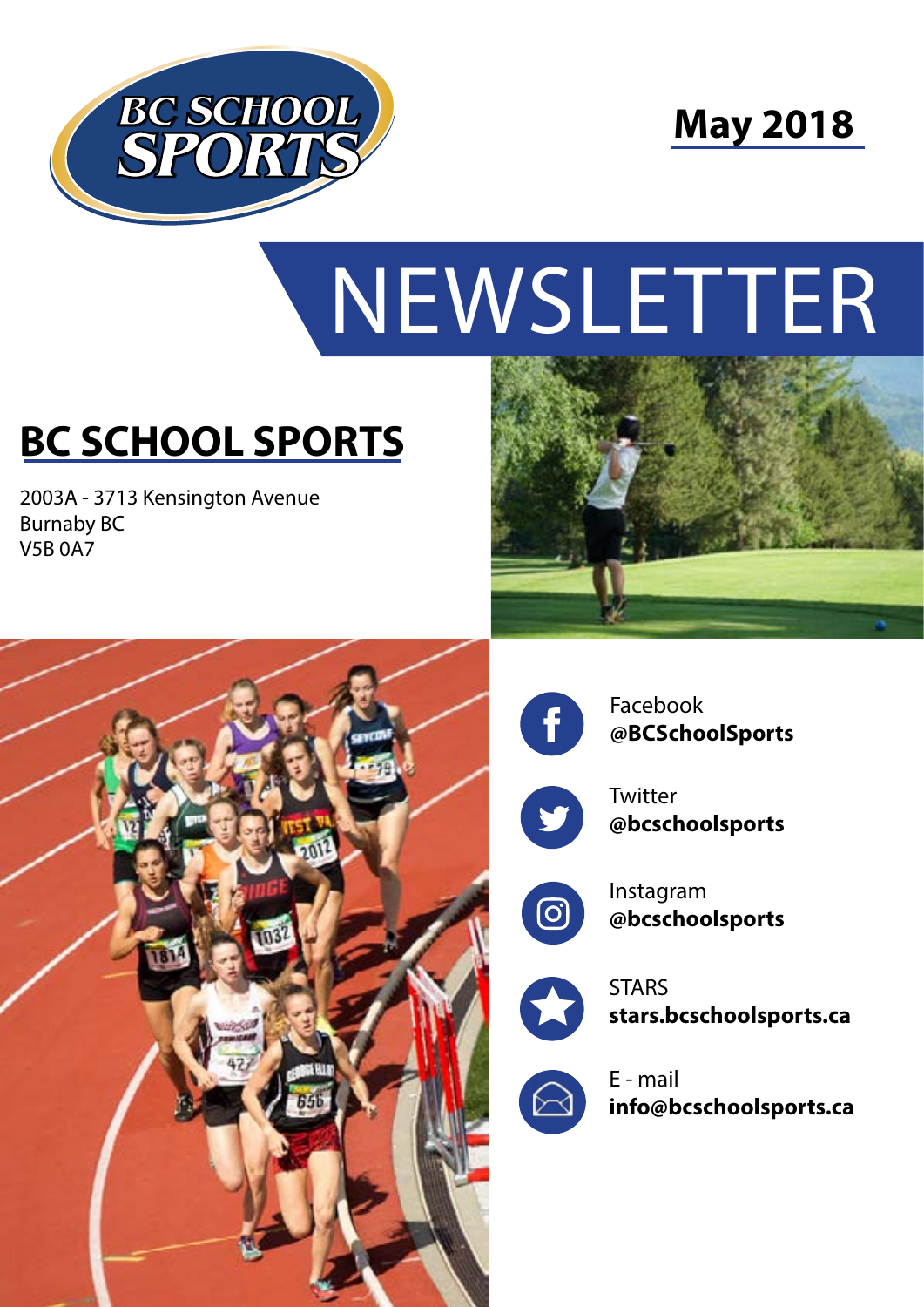### 2018 BC School Sports AGM

The BC School Sports AGM will take place May 11<sup>th</sup> & 12<sup>th</sup>, 2018 at Fortius Sport & Health in Burnaby. Package 2, containing the AGM Notices of Motion was sent to the membership and posted on the BCSS website on April 20<sup>th,</sup> 2018.

For those schools wishing to advanced vote, Jordan has prepared a video explaining, in detail, each of the proposed Notices of Motion that will be coming forward at the AGM. Please take a moment to watch the video and familiarize yourself with the motions before voting. We will be hosting two online live question and answer sessions regarding the notices of motion for those of you who have questions regarding the AGM and the Notices of Motion.

**[Notices of Motion Video](http://www.bcschoolsports.ca/news/2018-agm-package-2)**

#### **Question & Answer Session dates & times:** May 2<sup>nd</sup> at 11:45am - Meeting Link: [https://zoom.us/j/707406783](https://zoom.us/j/707406783%20) May 8th at 3:30pm - Meeting Link: <https://zoom.us/j/499628684>

There is a social for any athletic directors, commissioners and athletic association members, who are in town for the Council Meeting & AGM on **May 11th from 6:00pm - 8:30pm** at Fortius Sport & Health in the Bistro (Second Floor).



**AGM Advanced Voting Opens**

Member schools can choose to advanced online vote for the AGM. Pins & Instructions will be sent to the School Principal listed in STARS on May 1 at 12:00pm. Member schools can choose to<br>advanced online vote for the AGM.<br>Pins & Instructions will be sent<br>to the School Principal listed in<br>STARS on May 1 at 12:00pm.





#### may **AGM Advanced Voting Closes**

Advanced Online voting for the AGM closes on May 9th at 12:00pm. If member schools do not advanced vote, they may still choose to be represented at the AGM by proxy vote or in person.

Voting at the AGM can take place in one of three ways:

**Advanced Online Voting:** Member schools can choose to be represented at the AGM by advanced vote. Advanced votes must be cast prior to the AGM. The advanced votes will be added to those votes cast in person at the AGM. **Pins & Instructions**  will be sent to each member school Principal on May 1<sup>st</sup> at **12:00pm.** Schools who cast an advanced vote are not eligible to vote or amend their previously submitted advanced vote at the meeting.

**In Person Voting:** Member schools can choose to be represented in person at the AGM. The representative must be a teacher or Principal assigned to that school. Please fill out the **Designated School Representatives Form** to vote in person at the AGM.

**Proxy Voting:** Member schools can choose to be represented by proxy at the AGM. The school can assign their vote to a Designated Representative from another member school in the same BCSS Zone who is attending the meeting. Please fill out the **Proxy Vote Registration Form** to vote by proxy at the AGM.

#### **Voting at the AGM COUNCIL MEET AGM & Joint Council Meeting** RSVP

If you plan on attending the Joint Council Meeting on May 11th and/or the AGM on May  $12<sup>th</sup>$ , please RSVP using the links below by May 7th, 2018.



We look forward to seeing everyone on May 11th & 12th!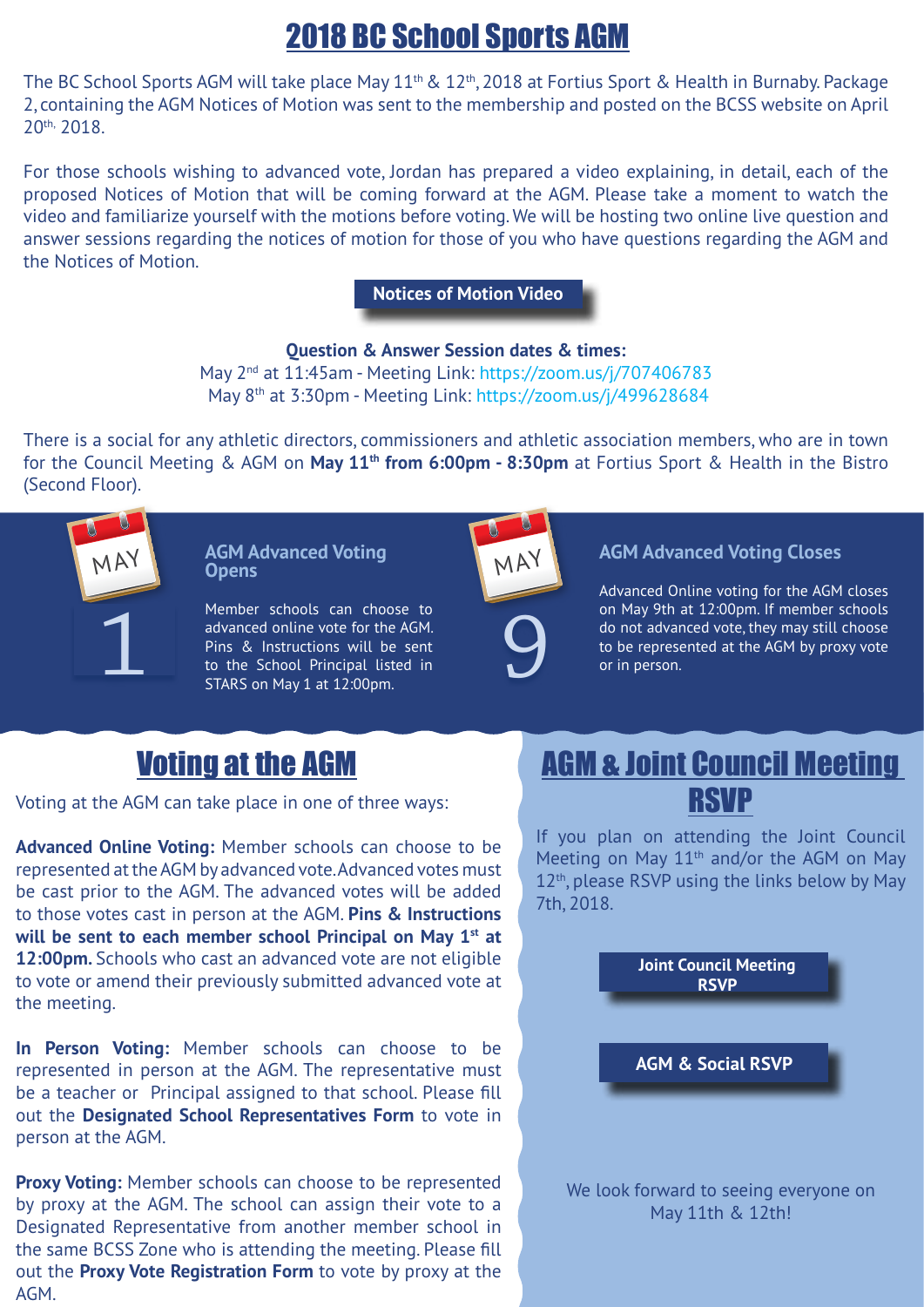## 2017-2018 Scholarships

BCSS is pleased to announce the renewal of the BCSS Zone Scholarships, Dave Gifford Memorial Scholarships, Bert & Greta Quartermaine Badminton Scholarship and the BC Dairy Soccer Scholarships.

Remind your Grade 12 student-athletes to apply! The submission deadline is May 7, 2018. Applications must be submitted in one document via email to info@bcschoolsports.ca

There is an increase in scholarship funding this year, with the **total awards available hitting \$21,500.**

**[Apply Today](http://www.bcschoolsports.ca/awards/scholarships)**

May

**Scholarship Deadline**

Make sure your student-athlete's scholarship applications are into

BCSS by May 7th, 2018.

### Ultimate Provincial Championships

The 1st Annual BCSS Ultimate Provincial Championships are quickly approaching! We hope everyone is playing hard and trying to qualify their teams. The Provincial Championship Tournament Package is now available!



**[Tournament Package](http://www.bcschoolsports.ca/commissions/ultimate)**

#### May **Eligibility Appeal Submission Deadline**

May 8th is the final Eligibility Appeal Submission Deadline, please be sure to have your appeals submitted by May 8th at 2:00pm.

#### CIAAA National Conference **Update**

**BCSS board member, Rick Thiessen, attended the recent CIAAA conference held in Regina from April 19-21. The three day event included a variety of Leadership Training courses including Principles, Strategies and Methods of running a school athletics program, workshops like Working with Parents of Athletes, Running Effective Tournaments, Coaching for Life Skills & Character, and Developing Coaches Evaluations and Improvement Plans. The conference also gave Rick an opportunity to connect with fellow ADs from across the country who are facing very similar issues in their schools. Finally, each attendee received a link to all of the presentation materials plus an 800 page resource that was full of documents, templates and ideas gathered by the CIAAA. The experience was invaluable. BCSS is in early discussions to bring the conference to BC in 2020.**



**Do you know a teacher, administrator, principal, viceprincipal or support worker who has made a positive impact on students in your school community?**

*Education professionals deserve acknowledgement for their dedication to helping students succeed.*

**Click [here](https://www2.gov.bc.ca/gov/content/education-training/k-12/teach/excellence-in-education) to see all of the nomination categories! Check out the Extra-Curricular Leadership Award!**



**Nominations are due: June 18th, 2018**

**[Nomination Form](https://forms.gov.bc.ca/education-training/excellence-education-nomination-form/)**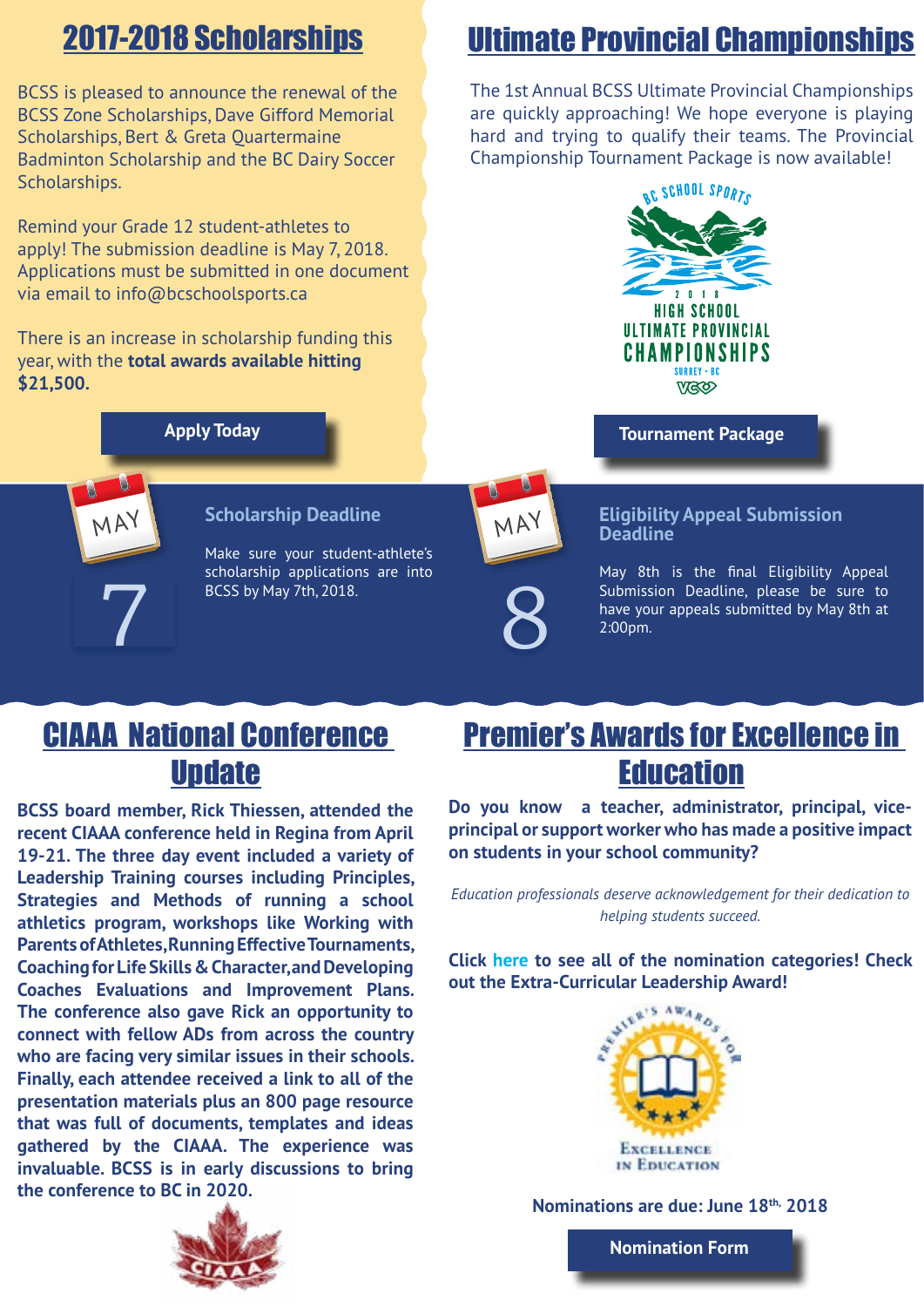

# Spring Championships

#### *March 5th - June 9th*

| May 24 - 25     | AA/AAA Ultimate                          | Surrey     |
|-----------------|------------------------------------------|------------|
| May 24 - 26     | <b>AA Tennis</b>                         | Burnaby    |
| May 24 - 26     | <b>AAA Tennis</b>                        | Vancouver  |
| May 25 - 26     | <b>Track &amp; Field Combined Events</b> | Surrey     |
| <b>May 26</b>   | Mountain Biking                          | Salmon Arm |
| May 30 - June 1 | <b>AAA Girls Soccer</b>                  | Vancouver  |
| May 31 - June 2 | A Girls Soccer                           | Penticton  |
| May 31 - June 2 | <b>AA Girls Soccer</b>                   | Kamloops   |
| May 31 - June 2 | <b>Badminton</b>                         | Richmond   |
| May 31 - June 2 | Track & Field                            | Langley    |
| June $4 - 6$    | A Golf                                   | Osoyoos    |
| June 4 - 6      | AA Golf                                  | Chase      |
| June 4 - 6      | AAA Golf                                 | Nanaimo    |